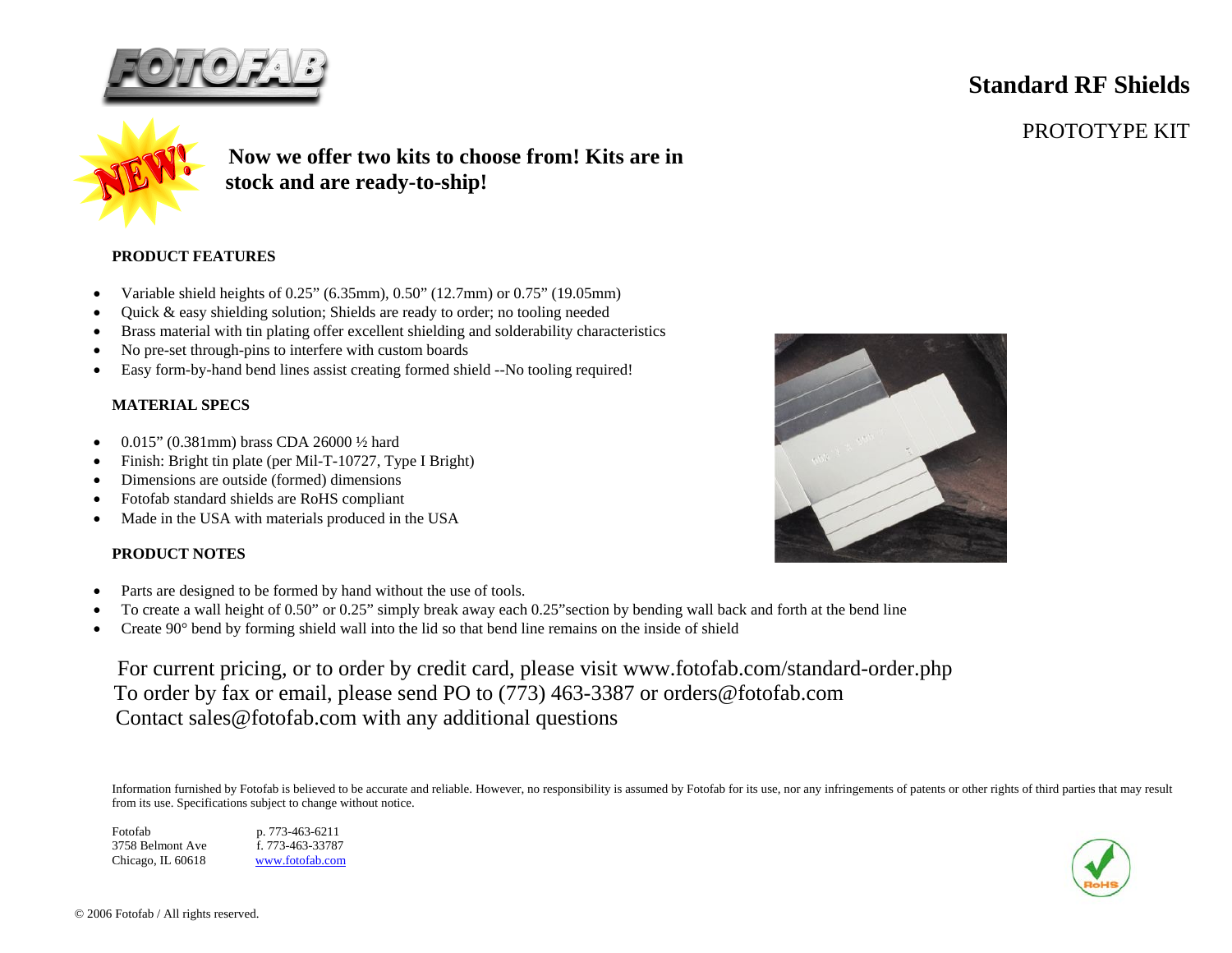

# **Standard RF Shields**

### PROTOTYPE KIT

## **Prototype Kit: Standard Size Shields P/N: Prototype Kit, Standard**

| Prototype Kit, Standard |                  |                   |                                                        |  |
|-------------------------|------------------|-------------------|--------------------------------------------------------|--|
| Dimensions: in (mm)     |                  |                   |                                                        |  |
| Quantity per kit        | А                | B                 | $\mathcal{C}$                                          |  |
|                         | (12.70)<br>0.500 | 0.500<br>(12.70)  | Select from: 0.25 (6.35), 0.50 (12.70) or 0.75 (19.05) |  |
| 2                       | 0.500<br>(12.70) | 0.750<br>(19.05)  | Select from: 0.25 (6.35), 0.50 (12.70) or 0.75 (19.05) |  |
| 2                       | 0.500<br>(12.70) | (25.40)<br>1.000  | Select from: 0.25 (6.35), 0.50 (12.70) or 0.75 (19.05) |  |
| 2                       | 0.750<br>(19.05) | (19.05)<br>0.750  | Select from: 0.25 (6.35), 0.50 (12.70) or 0.75 (19.05) |  |
| $\overline{2}$          | 0.750<br>(19.05) | 1.125<br>(28.58)  | Select from: 0.25 (6.35), 0.50 (12.70) or 0.75 (19.05) |  |
| $\overline{4}$          | 0.750<br>(19.05) | (38.10)<br>1.500  | Select from: 0.25 (6.35), 0.50 (12.70) or 0.75 (19.05) |  |
| 2                       | (25.40)<br>1.000 | (25.40)<br>1.000  | Select from: 0.25 (6.35), 0.50 (12.70) or 0.75 (19.05) |  |
| $\overline{2}$          | 1.000<br>(25.40) | (38.10)<br>1.500  | Select from: 0.25 (6.35), 0.50 (12.70) or 0.75 (19.05) |  |
| $\overline{2}$          | (25.40)<br>1.000 | (50.80)<br>2.000  | Select from: 0.25 (6.35), 0.50 (12.70) or 0.75 (19.05) |  |
|                         | 1.500<br>(38.10) | (38.10)<br>1.500  | Select from: 0.25 (6.35), 0.50 (12.70) or 0.75 (19.05) |  |
|                         | (38.10)<br>1.500 | 2.250<br>(57.15)  | Select from: 0.25 (6.35), 0.50 (12.70) or 0.75 (19.05) |  |
|                         | (38.10)<br>1.500 | (76.20)<br>3.000  | Select from: 0.25 (6.35), 0.50 (12.70) or 0.75 (19.05) |  |
|                         | 2.000<br>(50.80) | (50.80)<br>2.000  | Select from: 0.25 (6.35), 0.50 (12.70) or 0.75 (19.05) |  |
|                         | 2.000<br>(50.80) | (76.20)<br>3.000  | Select from: 0.25 (6.35), 0.50 (12.70) or 0.75 (19.05) |  |
|                         | 2.000<br>(50.80) | 4.000<br>(101.60) | Select from: 0.25 (6.35), 0.50 (12.70) or 0.75 (19.05) |  |
|                         | 2.500<br>(63.50) | (63.50)<br>2.500  | Select from: 0.25 (6.35), 0.50 (12.70) or 0.75 (19.05) |  |
|                         | 2.500<br>(63.50) | 3.750<br>(95.25)  | Select from: 0.25 (6.35), 0.50 (12.70) or 0.75 (19.05) |  |
|                         | 2.500<br>(63.50) | (127.00)<br>5.000 | Select from: 0.25 (6.35), 0.50 (12.70) or 0.75 (19.05) |  |



Each 0.025" section can be easily broken away to create shield heights of 0.25", 0.50" or 0.75"

Kit includes 29 shields total For more information, visit www.fotofab.com

Information furnished by Fotofab is believed to be accurate and reliable. However, no responsibility is assumed by Fotofab for its use, nor any infringements of patents or other rights of third parties that may result from its use. Specifications subject to change without notice.

Fotofab p. 773-463-6211 3758 Belmont Ave f. 773-463-33787 Chicago, IL 60618 www.fotofab.com



© 2006 Fotofab / All rights reserved.